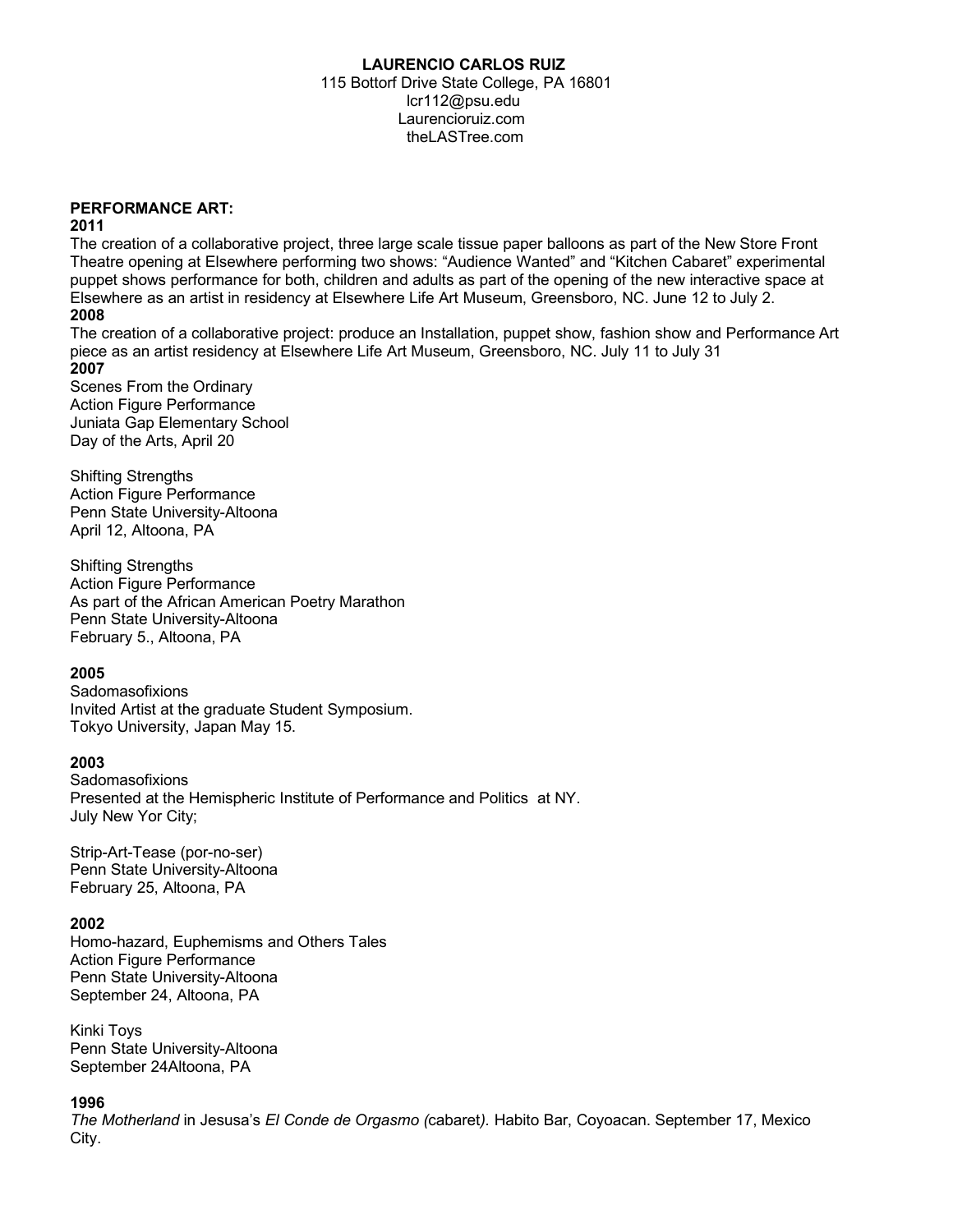*Por Dos Instantes*, 16<sup>th</sup> Annual Cincinnati Conference on Romance Languages, University of Cincinnati. May 9, Cincinatti, OH.

*Por Dos Instantes*, Cornell University. April 12, Ithaca, NY.

*Painting Fashions of Modern Dreams*: Bridal Gown and Bathing Suit. X-Teresa Alternative Art. March 20, Mexico City.

#### **1994**

*Manual of Porno-being//Being-Porno*. 3rd Performance Festival X-Teresa Alternative Art. October 4, Mexico City.

*Naftaperformances* on Op*en Heart* Randolph Street Gallery. May 4, Chicago, Illinois. \*\*

*I am Jason, I am 28 years old*. Performance for Book Presentation: Author Fernando Muñoz. Palacio de Gobierno. April 13, Mexico City. \*\*

#### **1993**

*Intellectual Frightful Collective Moment. Performance for* Heart to My Heart. Photography Show Opening by Lourdes Almeida. Diego Rivera House Museum. October 30, Mexico City. \*\*

*It Isn't a Little Horse* & *Intellectual Frightful Collective Moment* 2<sup>nd</sup> . Performance Festival, X-Teresa Alternative Art. October 28, Mexico City. \*\*

*All Men Are Dirty and The Manual of Good Manners*. Performance for Grijalbo Publishing for book presentations. International Book Fair, Palacio de Mineria. July 22, Mexico City. **\*\***

*Scatological Cube*. Institute of Visual Arts, Autonomous University of Puebla. May 12, Puebla, Mexico. \*\*

*Waistcoat to Sexy-Kitsch.* Raquel Tibol's Book Presentation. Rufino Tamayo Museum. January 21, Mexico City.

#### **1992**

*Me Tarzan, You America.* Inter-American Graphic Design Conference*, 500-Year Marathon*. Universidad Autonoma Metropolitana. October 16, Mexico City\*\*

Me Tarzan, You America*. NAAO Conference, Galería MEXART. October 1st Austin,Texas.* **\***

Me Tarzan, You Americ*. Performance Festival, Chopo Museum. September 4-27, Mexico City*. **\*\***

Me Tarzan, You America 10<sup>th</sup> Anniversary Celebration of MUNAL. *National Museum. July 23, Mexico City.* **\*\***

*Waistcoat to Sexy-Kitsch.* 1<sup>st</sup> anniversary of Pregonarte Magazine. Bugambilia Bar. May 14, Mexico City. \*\*

*Waistcoat to Sexy-Kitsch & Instantaneous with Frida.* Rocothec Discotec. February 26, Mexico City. \*\*

#### **1991**

*Instantaneous with Frida.* Quartier Variety Centre. December 3, Berlin, Germany.\*

*Waistcoat to Sexy-Kitsch & Instantaneous with Frida,* Kunst Academie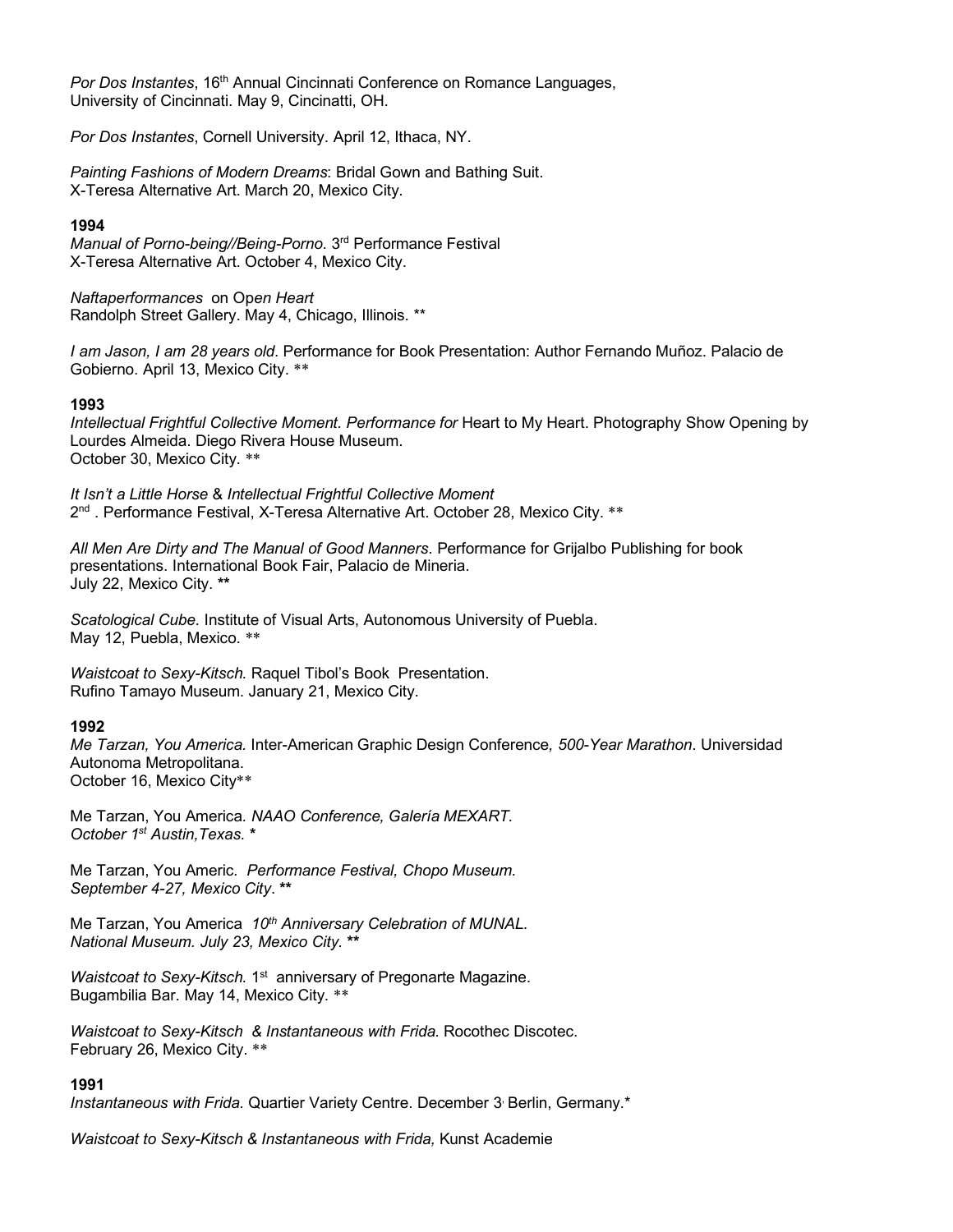December 12, Dusseldorf, Germany. \*

*Instantaneous with Frida,* Opening of *Mexico Stadt der Frauen in Haus del Kulturen Der Welt.* November 29, Berlin, Germany. \*

*Instantaneous with Frida,* Los Talleres Gallery, Coyoacan,. October 30, Mexico City. \*\*

*OBSENIKUS,*. Erotic Art Festival, 10th Anniversary as Art, Performance and Acting Center. Los Talleres Gallery, Coyoacan,. April 5-6-7, Mexico City.\*

*Instantaneous with Frida,* Claro Obscuro Gallery. March 15, Mexico City. \*\*

*Scatological Cube* for Maris Bustamante Opening Show, Expositum Gallery. March 14, Mexico City. \*\*

*Waistcoat to Sexy-Kitsch.* College of Philosophy Forum. National Autonomous University of Mexico. February 18 Mexico City. \*\*

#### **1990**

*Waistcoat to Sexy-Kitsch.* Design School Forum. Autonomous Metropolitan University-Xochimilco. October 19, Mexico City. \*\*

Performance-Installation *John Lennon Testimonial*. Santo Domingo Gallery, October 11, Mexico City. \*\*

*OBSENIKUS,* Bugambilia Theatre Bar. Performance and Acting. from September 23 to October 25, Mexcio City.\*

*Waistcoat to Sexy-Kitsch.* José Luis Cueva Testimonial, San Angel Cultural Center. September 3, Mexico City. \*\*

*Scatological Cube.* Santo Domingo Gallery. July 6, Mexico City. \*\*

*Against Bad Art Generator and Artistic Censure*, Mexico City Park Rally June 23, Mexico City. \*\*

*One Day Only Being Mother, Artist and Feminist.* Montealban Street. May 12 Mexico City. \*\*

*Waistcoat to Sexy-Kitsch, "*Good morning" TV show, Sex-Seven by Martha de la Lama (Channel 7 IMEVISION.) February 24 Mexico City. \*\*

*I Am Putative Valencia's Son, Benefit for Cancer Patient.* Friends Meeting for Ruben Valencia. El Hijo del Cuervo Bar, Coyoacan. November 30, Mexico City.

#### **INSTALLATIONS:**

**2007**

10 ways of seeing teaching, Faculty exhibit. MacLanahan & Sheetz Galleries. Penn State Altoona. March 1 to April 15

#### **1998**

*Fábrica de Quimeras/ Chimeras Factory,* MacLanahan & Sheetz Galleries. Installations, Art Objects and Photography Exhibit. March 15, Penn State Altoona.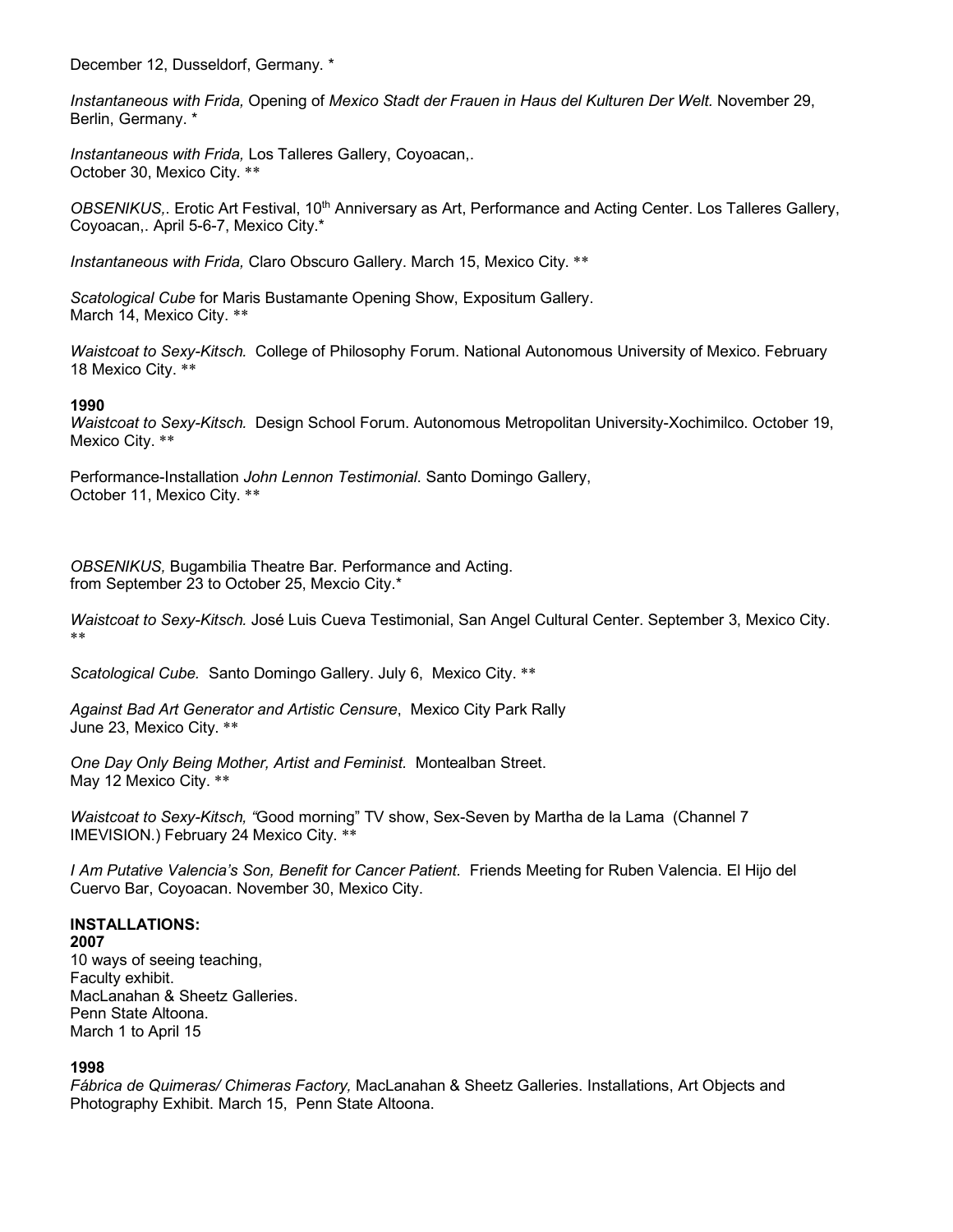*The Third Word,* Artists' Selection ll, two-part exhibit presenting 6 recognized artist of Latin American and Caribbean cultural heritages with 6 selected new and noteworthy artists. January 2, Philadelphia.

### **1995**

*Fire, Mass and Power Show, In Memory of Elias Caneti.* Modern Art Museum. Chapultepec Park. June 15, Mexico City. \*\*

*Open Heart,* Century XXI Medical Center Gallery. April 20, Mexico City. \*\*

*Dos Vacas por un Becerro,* Casa del Lago Gallery. April 1st, Mexico City. \*\*

*Last Century Post-Romantic,* New Romantics Show. SHCP Gallery. March 30, Mexico City. \*\*

#### **1994**

*Christmas for Everybody,* Palacio de Hierro Store. 1st Place. Display windows by artists. November 17, Mexico City. \*\*

*Like Me, The Cows Are Afraid, Laumier Sculpture Park*. October 17, St. Louis Missouri. \*\*

*A Brief History of Time,* Medical Center Gallery, Century XXI. September 29, Mexico City. \*\*

*Open Heart,* 70's Group Members Show. La Casona Gallery, July 28, Mexico, City. \*\*

### **1993**

*The Return of an Immigrant,* 4th Visual Poetry Biennial, *for* Guillermo Gomez Peña, Pino Suarez Subway Station. October 23, Mexico City.\*

*Subway-Wagon's Wedding,* 4th Visual Poetry Biennial, in collaboration with La Araña de Peluches.Pino Suarez Subway Station. October 23, Mexico City.\*

*Muertos de gusto: Days of the Dead, Ritual & Memory.* The Mexican Fine Arts Center Museum. October 1st, Chicago, Illinois. \*\*

#### **1992**

*The Door,* La Jocundia. Exhibit. July 3 Mexico City

*Running Away from Monsters,* Casa de la Cultura, Mexico-Japan. April 4, Mexico City. \*\*

#### **1990**

*Ruben Valencia's Testimonial,* Casa de la Cultura, Naucalli Park. February, Estado de Mexico. \*\*

#### **1989**

*Cat's Wink,* La Raza Subway Station. October 9, Mexico City. \*\*

- \* In collaboration with La Araña de Peluches.
- In collaboration with visual artist Maris Bustamante.

## **PHOTOGRAPHY:**

#### **1996**

*An Instant of Reality.* Photo-September Latino-American. Individual Photography Installation. El Habito Bar, Coyoacan. September 5, Mexico City.

Good Consciences Only, Photography installation 7<sup>th</sup> Photography Biennial, Pinacoteca Nuevo Leon. From July 17 to September 30, Monterrey, Nuevo Leon. Instituto de Cultura Sonorense, from May 9 to June 30, Hermosillo.